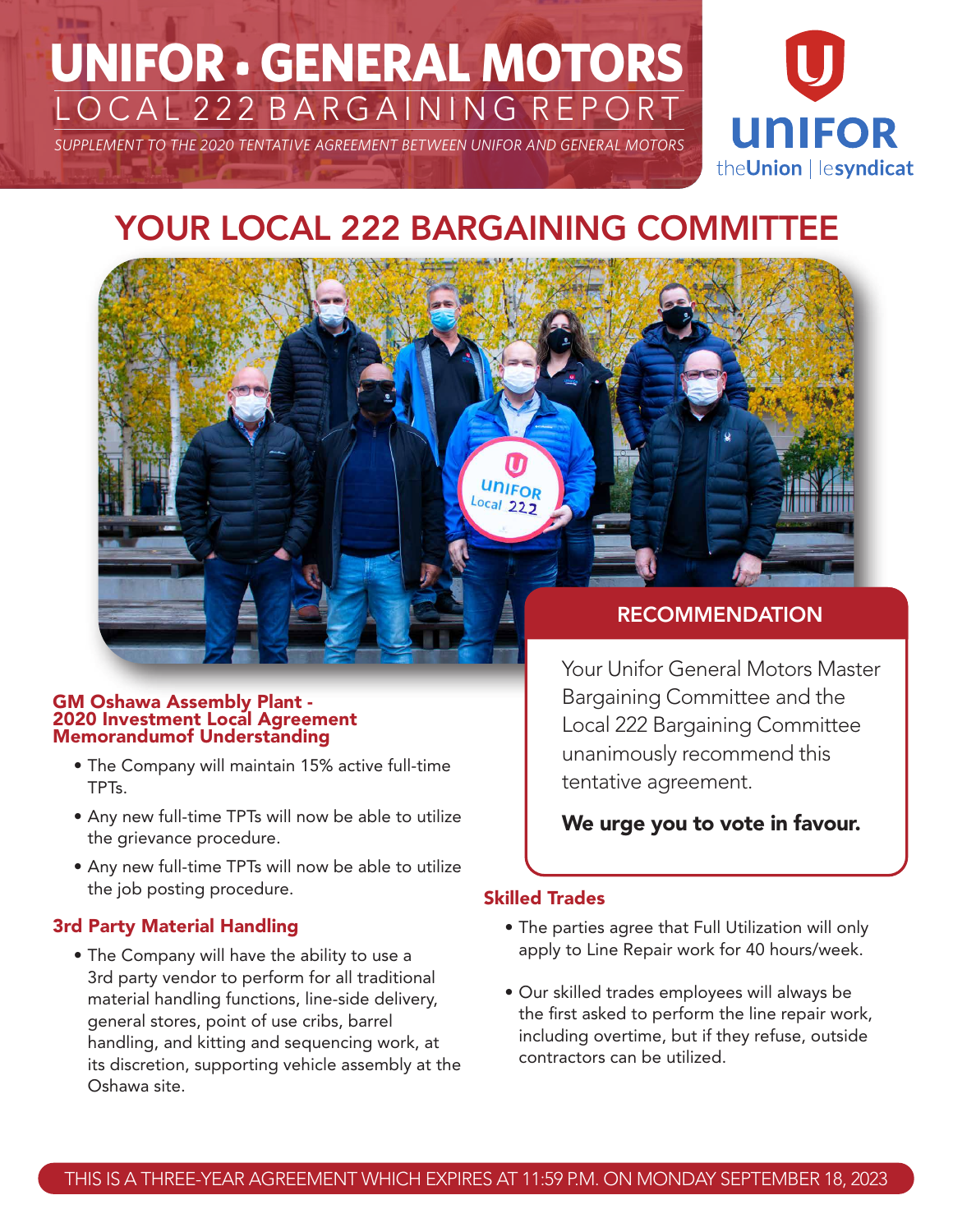#### GM OSHAWA ASSEMBLY PLANT - 2020 INVESTMENT LOCAL AGREEMENT MEMORANDUM OF UNDERSTANDING

#### Quality Sorts

- 3rd party vendors will be able to perform quality sorts and containment activities onsite, lineside if applicable, for their commodities with no restriction on duration of the sort or containment.
- We will be the only workers that will be able to put parts on the vehicle inside or outside the building.

#### GMS

- GMSNEXT is next generation in Global Manufacturing Systems.
- Increase Minimum Score Threshold to 80% for 3-part Team Leader Selection Process (Part I Written Test, Part II – Job Experience, Part III – Performance Measures).

#### Alternative Work Schedules

- The Company will develop the most optimal shift schedule in order to help reduce utilities cost. If running a one-shift operation, the Company will have the ability to structure the shift start and end times to avoid high peak time utility costs.
- The Company will maintain the ability to maximum run-time for optimal operating flexibility, inclusive of unpaid lunches (8.5-hour shift).

#### Production Standards

• Improved job dispute resolution process will focus on job cycle/load. The parties will work on a more efficient process to resolve outstanding operations that are not within cycle/load, and fast track any changes that can improve the EE's working conditions.

#### Job Posting Process

- All employees who move via job posting will be frozen for 4 months.
- Tertiary (3rd) openings will be filled at the Company's discretion for non-preferred jobs.
- Reduction from job will allow a reposting opportunity.
- A "blackout Period" (no posting movement) will be in effect during launch periods and model changes. Specific timing to be established between the local parties.

#### Union Representation

- Union awareness training will be reinstated (discussion within 60 days to work out the details).
- We have made improvements to the administration of the Union Awareness Training, which should help enable other local training (e.g. skilled trades).

#### Personal Protective Equipment

• Winter Wear Program will be eliminated, however, Union will have the ability to request a limited number of chits based on specific positions.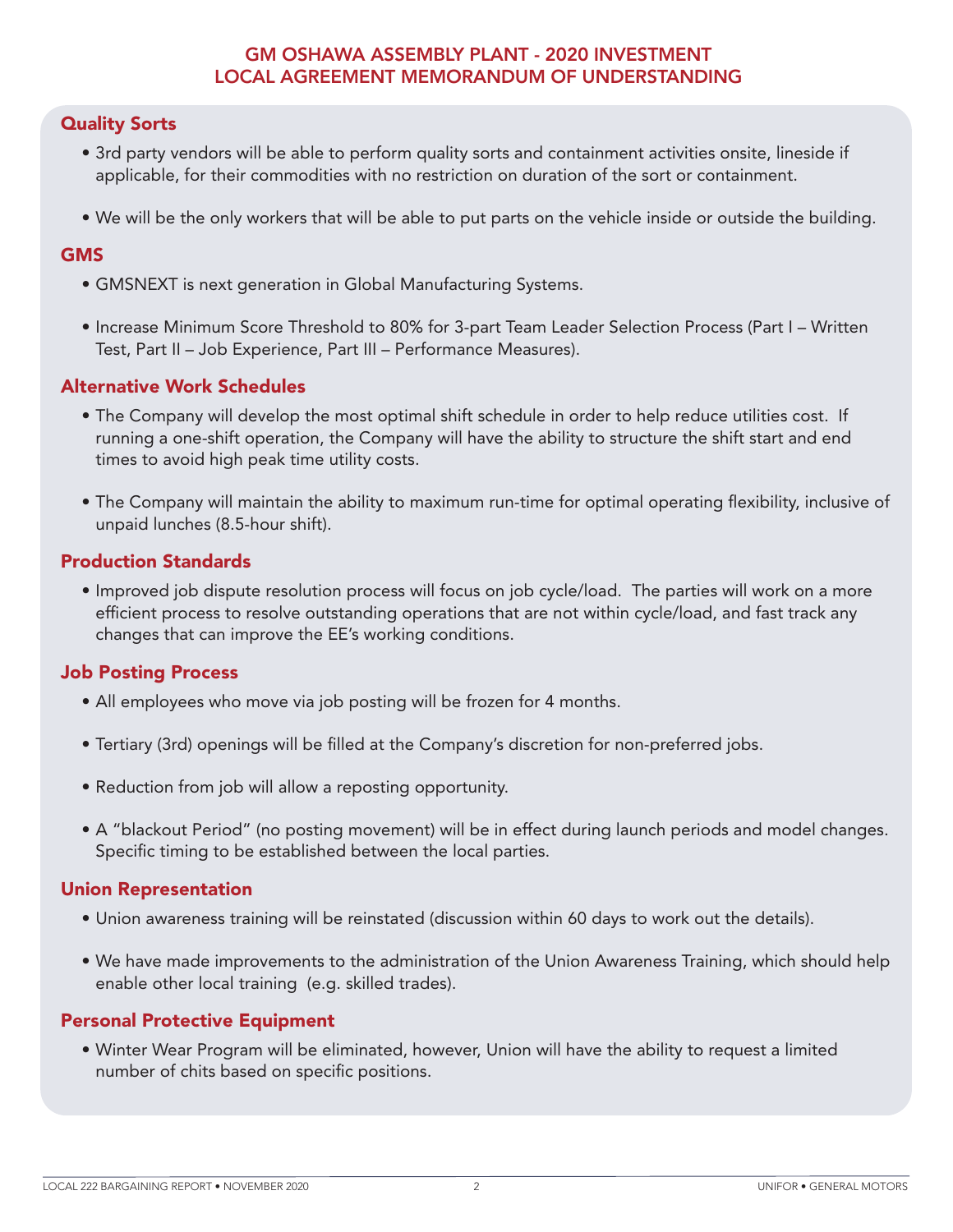## GM OSHAWA ASSEMBLY PLANT - 2020 INVESTMENT LOCAL AGREEMENT MEMORANDUM OF UNDERSTANDING

#### Personal Protective Equipment Continued

• Please note, as displayed in your brochure, all TPT's will now be entitled to be reimbursed for safety shoes upon attaining 30 worked shifts.

#### Food Services

- No Company subsidy.
- Explore the option of Tim Hortons.

#### Applicability of Local Memorandum of Understanding

• Oshawa OEM Stamped Products and Service Operation will continue to operate as a distinct standalone facility under the same Oshawa Local Agreement and, therefore, all employee movement to the Oshawa Assembly Plant will be restricted for the life of the collective agreement unless otherwise agreed between the parties through mutual agreement. If during this period of time there are members on layoff in Oshawa, then plant movement will be permitted. The Plant Chairperson and Human Resources/Labour Relations will discuss potential opportunities for employee movement where it makes sense to do so insofar as it does not have a negative impact on the business case for investment. We have already moved this needle forward and have agreements to allow employees from CCA and the plant to transfer through mutual agreement subject to the eligibility criteria.

#### Commitment to settling the 2020 GM/Unifor Master Agreement and Oshawa Local Agreement

- The production allocation is for the current life cycle. Currently, there is no future product commitment but the Company has expressed that the life cycle will be a minimum of three (3) years and that is well into the new Collective Agreement 2023.
- There will be no retirement incentives offered at the Oshawa Assembly Plant during the current life cycle of the product. In the event of a permanent reduction in force, the new hires at the Oshawa Assembly Plant will be laid off. Any employees hired prior to the 2020 Collective Agreement will flow back into the Oshawa OEM Stamped Products and Service Operation based upon Seniority.

#### Skilled Trades Improvements

- Oshawa OEM workforce committee to meet semi-annually to discuss the future training needs of the skilled trades workforce.
- May include technical and equipment training provided by 3rd party vendors focused on the stamping presses.

#### Doc # 102 (Skilled Trades Assessment):

• Upon completion of the initial skilled trades assessment at Oshawa OEM, the Company agrees to reimburse one (1) skilled trades C of Q renewal.